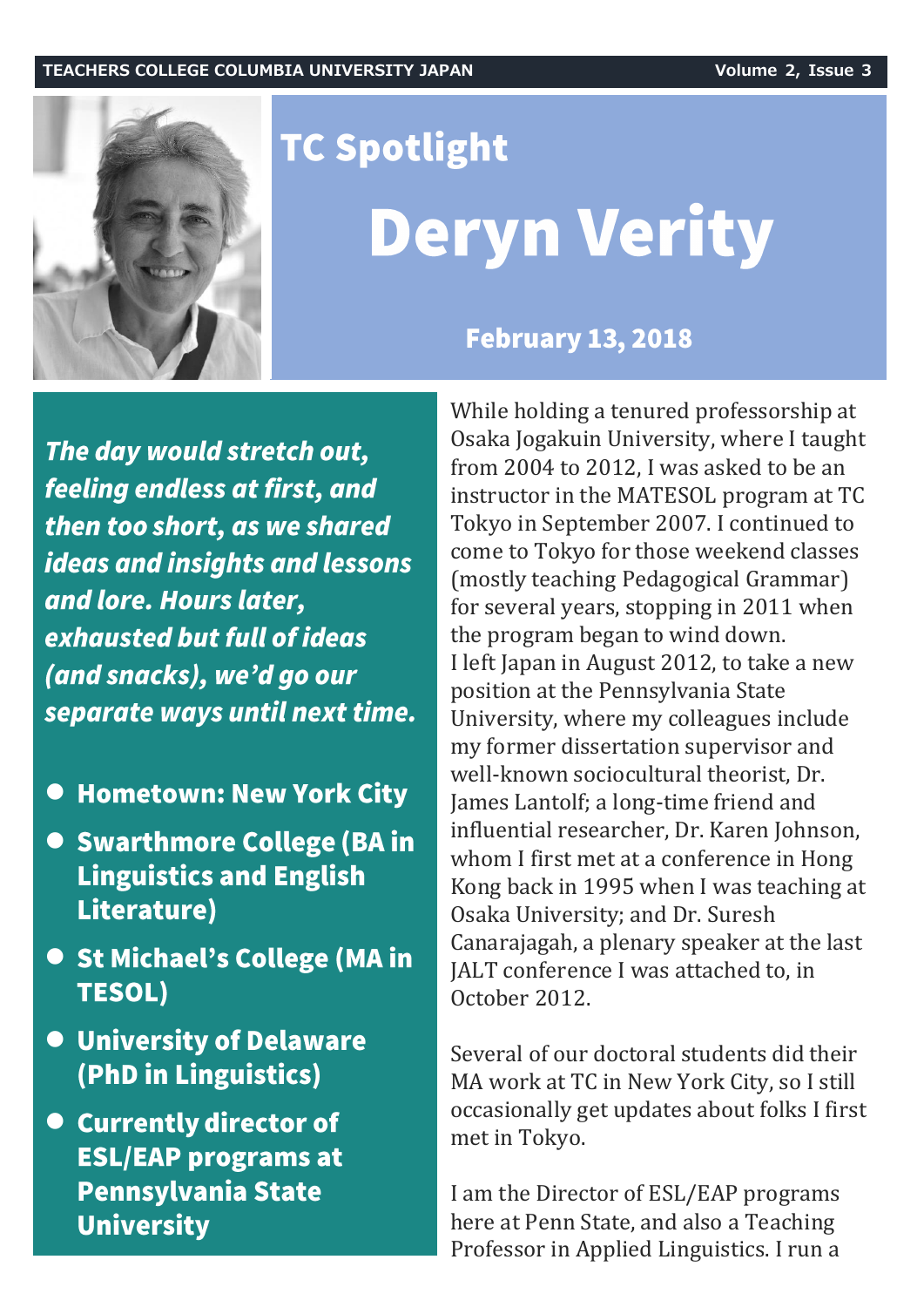first-year writing program for matriculated international students (about 1000 students pass through the program each year); teach in the MA TESL program (yes, I still teach a version of the pedagogical grammar course and I still use that huge book, though the third edition is cream & brown, rather than blue…..and I don't insist on the trees as much as I did when we had those leisurely 6-hour Saturday classes……); coordinate an online Graduate Certificate in TESOL (just closing down this semester after 7 years); and collaborate with various departments, units, colleagues and offices across our campus and our sprawling state university system. I find that I enjoy the administrative side of things more than I thought I would, and though I am officially a faculty member and not an administrator, I do spend a lot of time doing observations, scheduling teachers, writing reports, organizing events, attending meetings and generally trying to keep my program running smoothly.

**What drew you to TC?** I jumped at the chance to teach in the program in Tokyo! TC is not only a pioneer among TESOL programs, but it was also a wonderful chance to contribute to teacher education in my 'second home country' of Japan. I'd taught Pedagogical Grammar to English teachers in Thailand for another cooperative MA TESOL program between St Michael's College in Vermont and ABAC University in Bangkok, and I was eager to do more along those lines. Also, on a very selfish note, I loved traveling around Japan, given how fantastic the trains are there, and the chance to take the shinkansen up to Tokyo several times a semester was a treat for me! I would spend one day of the

weekend teaching and one day sightseeing and exploring. I saw so many areas of the city that way—while I'd spent many weekends there over the years visiting friends and doing professional events, I really came to enjoy places like the urban wilderness of the gardens at the Institute for Nature Study, the cherry-blossom trail along the Meguro River, the pubs and bookstores of Takadanobaba Station on the Yamanote Line, and the peaceful neighborhoods a stone's throw from, of all places, Roppongi. I also got to indulge my love of Noh theater sometimes.

### **What did you learn at TC that ensured you would never be the same again?**

I was an instructor, not a student, at TC, but to quote one of my favorite Rodgers & Hammerstein songs, "by your students you'll be taught"—I have never been the same after teaching GRAMMAR so intensively for so many semesters. It was not something that I particularly considered myself to be an expert in, but years of fielding questions, preparing activities, and really delving into the big blue book (now in its third, and light brown, edition) changed a lot about how I understand language and how I understand people think about language.

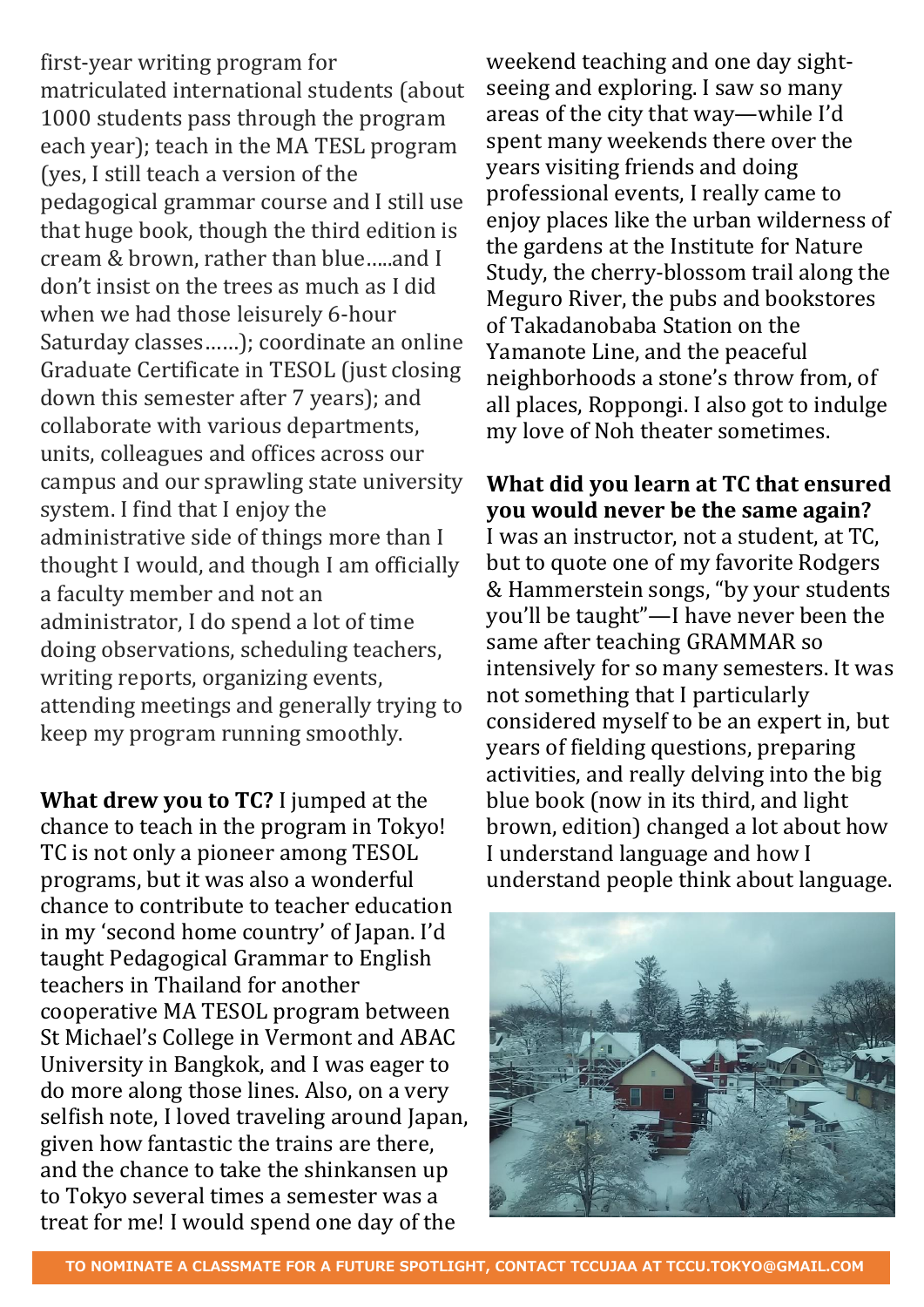#### **What is a favorite memory from TC?**

It's kind of hard to choose, since I have so many happy ones! Coming up to Tokyo and spending time with the TC community was really a huge gift that I enjoyed for those years that I was connected to TC. But maybe the warmest memories (in addition to friendly chats with Yumiko & company in the office, and Korean dinners with Bill Snyder after class) was spending those long Saturday classes with so many wonderful students. The day would stretch out, feeling endless at first, and then too short, as we shared ideas and insights and lessons and lore. Hours later, exhausted but full of ideas (and snacks), we'd go our separate ways until next time.





#### **What is your favorite thing about your current job? The hardest thing?** My favorite thing my job now is that I do so many different things! As a professor in Japan, and a lecturer at TC Tokyo, my primary responsibilities were all classroom-based and I spent nearly all my time focusing on preparing good lessons, responding to student work, helping students understand and cope with the material in our 900+-page textbook, etc. But now I get to do different things every day. I still teach, and I still put a lot of time into studentoriented lessons & planning, etc. But I also go to meetings with people from all over the state (PSU has more than 20 campuses), write reports, give workshops to various audiences, organize and lead professional development events for language teachers, on topics ranging from using drama to teaching legal terminology, collaborate with colleagues on curricular and programmatic innovation, serve on committees that help undergraduate education in fields well outside my own, occasionally head down to the Medical School 100 miles away to do workshops, and generally draw upon my decades of experience in many ways, some of them unpredictable.

The hardest thing is working in such a large university context; even though the individuals that I know personally are great, and my students are great, it can be difficult to escape the sense of working in a kind of 'factory' of knowledge! There are thousands and thousands of people on this campus!